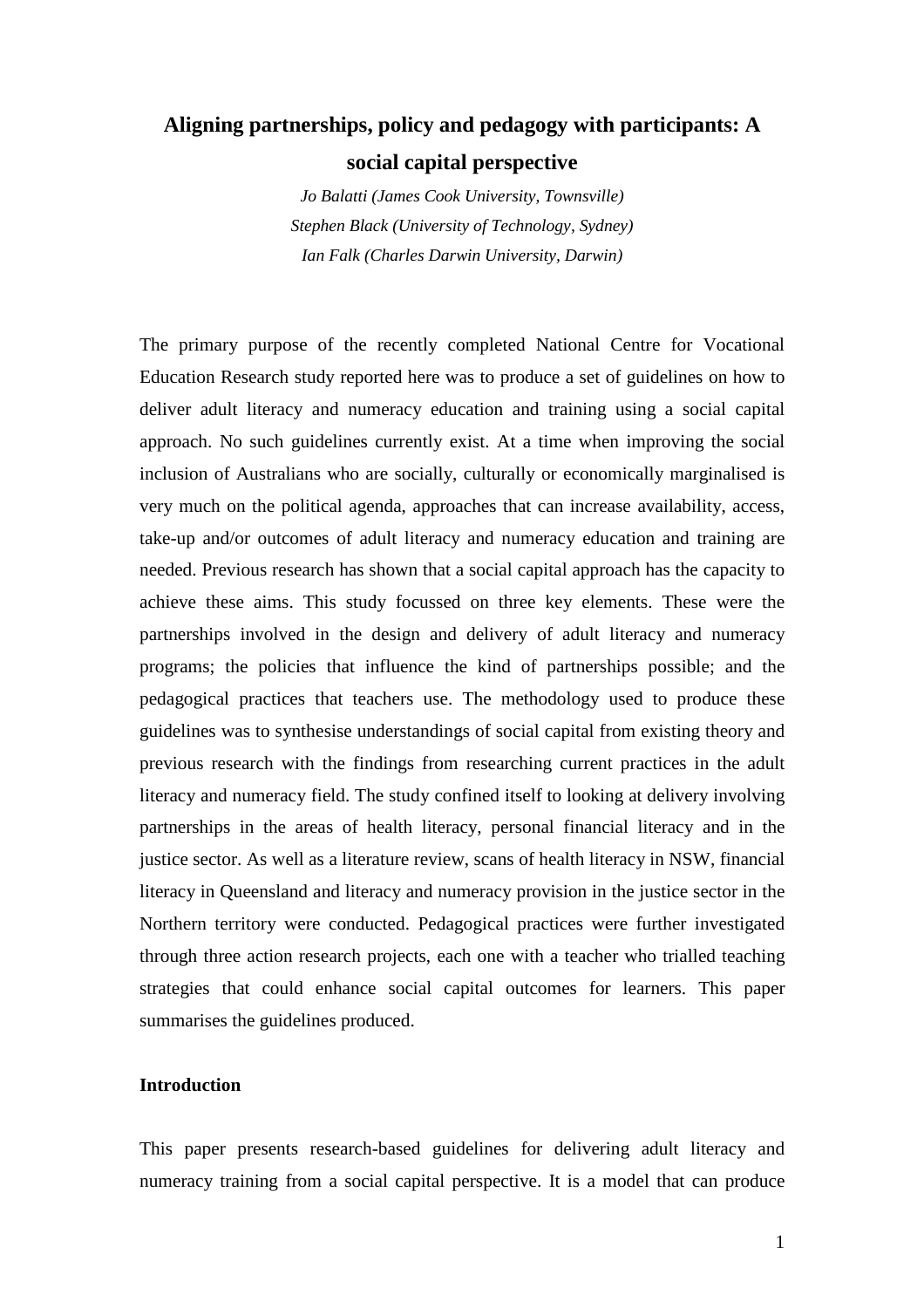alignment amongst the key elements of delivery. It aligns policy, partnerships and pedagogy with the needs of the participants i.e., the learners, who engage in the training. By alignment, we mean that there is a match between the planning and delivery of the adult literacy and numeracy training with the targeted participant group that leads to outcomes that improve the learners' quality of life. The guidelines are designed for those policy makers, funding bodies, community groups, industry and training organisations, including teachers, who wish to attend to social capital in their efforts to produce positive socio- and economic- outcomes for participants.

By social capital, we mean 'networks, together with shared norms, values and understandings which facilitate cooperation within or amongst groups' (Australian Bureau of Statistics, 2004, p.5). Fundamental to social capital theory is the proposition that networks of relationships are a resource that can facilitate access to other resources of value to individuals or groups for a specific purpose. The usefulness of social capital theory lies in highlighting those aspects of social structure that lead to economic or social gain for either groups or individuals. In the research field of adult learning, the concept of social capital has been operationalised, for the most part, as a private or individual good rather than that of a group. This study, too, investigates social capital outcomes for individuals, in this case, the learners.

The two-way connections between social capital and learning, both formal and informal have been the focus of much research (e.g., Coleman, 1988; Falk, 2007). Field and Schuller (1997, p.17) state:

Social capital … treats learning not as a matter of individual acquisition of skills and knowledge, but as a function of identifiable social relationships. It also draws attention to the role of norms and values in the motivation to learn as well as in the acquisition of skills, and the deployment of new know-how.

A social capital perspective to adult literacy and numeracy provision leads to reconceptualising not only the kinds of outcomes that adult literacy and numeracy training can produce (Balatti, Black & Falk, 2006) but also how the training is designed, planned, funded, and marketed, and how participants are recruited. A social capital perspective considers the role of networks at every stage of the delivery.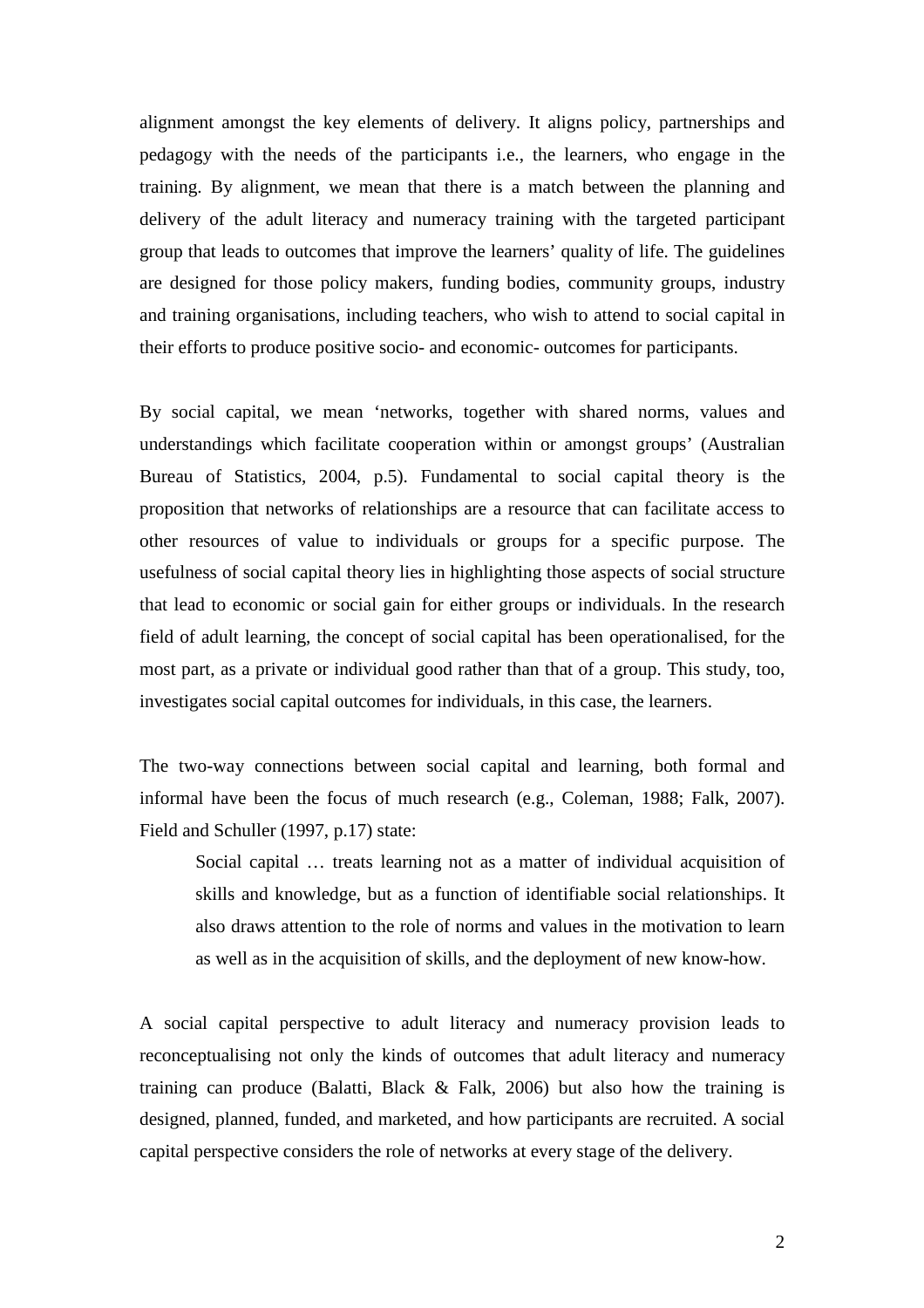In the study that produced the guidelines described in this paper (Balatti, Black & Falk, in press), three elements of training delivery were the primary areas for research. The first was the kinds of networks involved at any stage of delivery. The particular networks that we were most interested in were those whose members described as partnerships i.e., collaborative arrangements. Partnerships are a key element in community capacity building and have featured strongly in VET research in recent years, reflecting their newfound priority role (e.g., Billett, Clemens & Seddon, 2005).

The second was the pedagogy that teachers/trainers used in adult literacy and numeracy training that seemed to enhance the social capital outcomes experienced at the individual level by participants. Our previous research (Balatti, Black & Falk, 2006 had suggested that pedagogy was one (but not the only one) factor that influenced social capital outcomes. Social capital outcomes here refer to the changes that participants experience in the way they interact with members of their existing networks and also to the changes in the types and number of networks that they access or of which they become members. Networks refer to any formal or informal groupings of people with which the learners engage including family, friendship groups, special interest groups, government systems such as health and education, employing bodies, and goods and services providers.

The third element was policy. Policy is the often invisible but defining underpinning of the partnerships that produce the networks that in turn draw on and build social capital. It provides the rules by which the practical strategies are played out.

The learner group that was the focus for the study comprised people that government agencies describe as marginalised or socially excluded from society. The current Australian government defines social inclusion as having the opportunity to "secure a job; access services; connect with family, friends, work, personal interests and local community; deal with personal crisis; and have their voices heard" (Commonwealth of Australia, 2008, online).

Socially excluded groups are often notoriously difficult to recruit to education and training courses. Within this learner group, our research aimed to look at adult literacy and numeracy delivery in the three areas of health, personal financial literacy and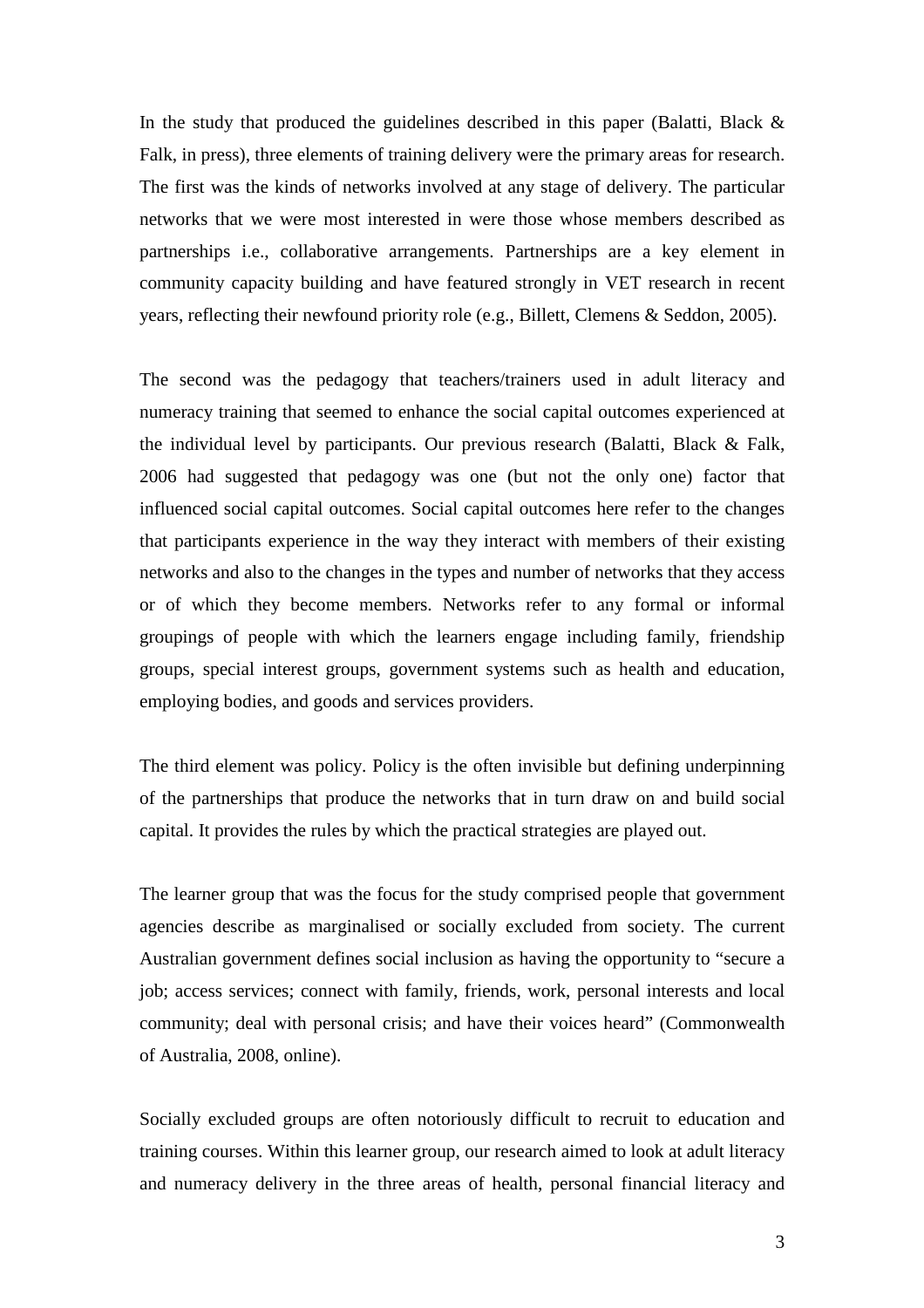justice. Previous research had suggested that these were some of the key areas that required models of delivery of training different from the traditional classroom-based stand-alone training delivered by providers in institutional settings (Figgis, 2004; Hartley & Horne, 2006; Wickert & McGuirk, 2005). We began the project with the assumption that innovative models of delivery had developed in these areas.

# **Research method**

The study consisted of three sequential phases. Phase one was a literature review; phase two was three environmental scans; and phase three comprised three action research projects. Each phase informed the decision-making in the subsequent phases. This section describes the purpose of each phase and data collected. How the data were analysed and the guidelines synthesised are described in the next section.

Phase One was a literature review of recent developments in the field of adult literacy and numeracy education in Australia. Its purpose was to determine the nature of the literacy training in the areas of health, personal financial literacy and in the justice sector. The focus was on the partnerships operating, the policies influencing the field and the pedagogies used in the training. The review revealed a dearth of provision in legal literacy and some work in health literacy. In contrast, personal financial literacy training provided the most fertile ground for a range of collaborative initiatives.

Phase Two comprised three environmental scans, one each in New South Wales (with health as the focus), Queensland (personal financial literacy), and the Northern Territory (justice). Legal literacy was not pursued and the scan investigated literacy and numeracy programs for prisoner populations, including post release programs. The purpose of the scans was to explore in more detail than what the literature review afforded the partnerships between literacy and numeracy providers and agencies in the areas of health, finance and justice and the nature of the program delivery. The first source of data was responses to an email enquiry sent to all providers in the two states and territory listed on the database of the Commonwealth funded national telephone referral service, the *Reading Writing Hotline*. As well as following up these responses, websites and other leads gained by word-of-mouth were also investigated. The scans also identified possible participants for the action research projects in the third phase.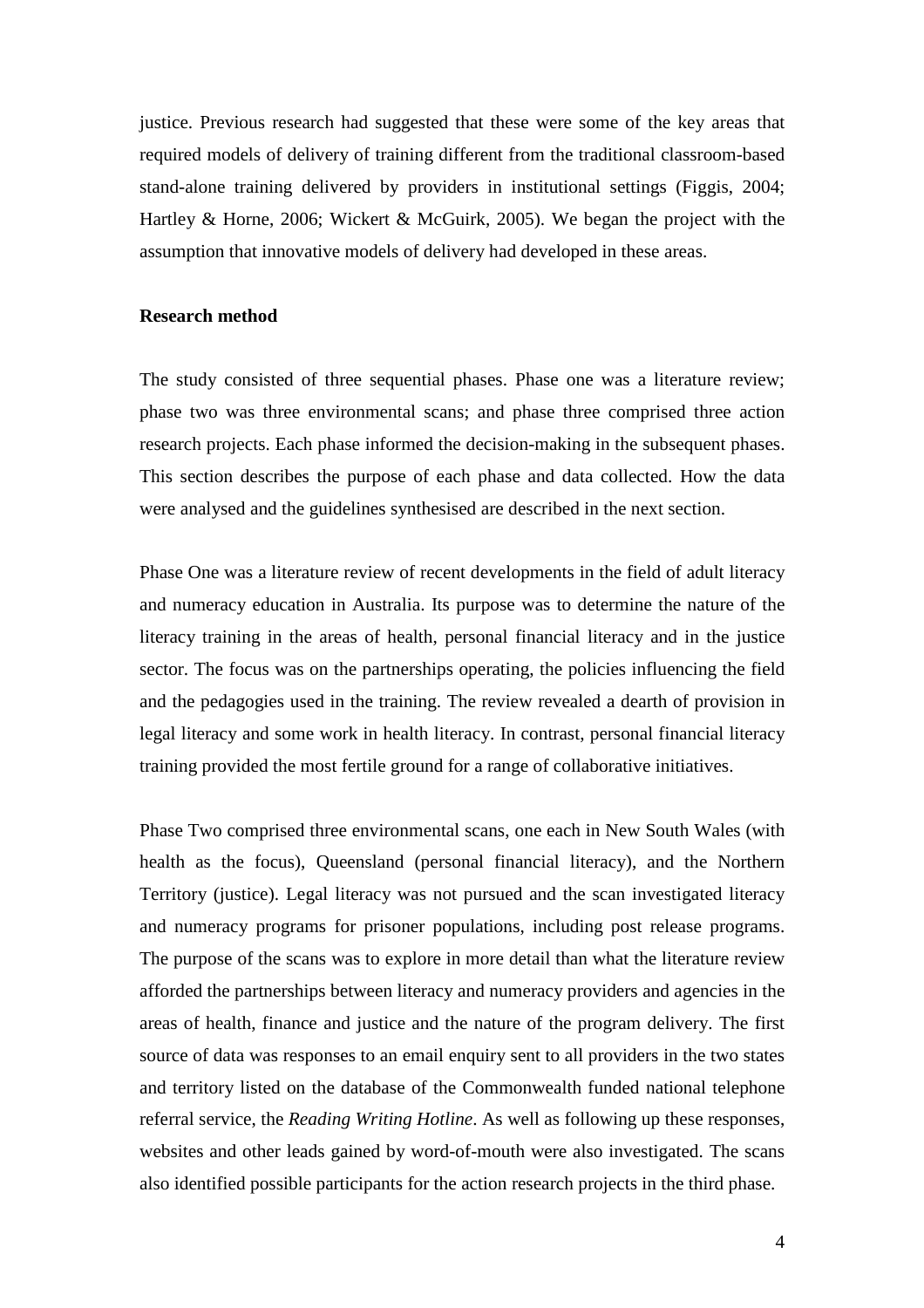Phase Three adapted the Kemmis and McTaggart (2000) action research model to explore how three experienced teachers trialled social capital building strategies identified in the previous two phases. The purpose of the trials was to develop a better understanding of the strategies and to identify the factors that facilitated or impeded social capital building. The three volunteer teachers participated in an initial workshop on social capital and the action research process. They committed to an action research plan and engaged in regular reflection sessions with the researchers over the duration of the course. Details of the three action research sites are summarised in table 1. Data collected in this phase comprised the action research plans, the regular critical reflections that were taped and transcribed and a set of semistructured interviews with the teachers and the learners at the end of the course which were also taped and transcribed.

| <b>Site</b> | <b>Training</b>             | <b>Teachers</b>  | Length    | No<br>of   | <b>Learner description</b>     |
|-------------|-----------------------------|------------------|-----------|------------|--------------------------------|
|             |                             |                  |           | enrolments |                                |
| <b>NSW</b>  | New program funded with 2   | (LLN             | 26<br>hrs | 12         | Muslim<br><b>NESB</b><br>women |
|             | Commonwealth<br>annual      | teacher &        | over 13   |            | different<br>ethnic<br>from    |
|             | (DEST/DEEWR) literacy       | health           | weeks     |            | backgrounds                    |
|             | funds<br>innovative<br>for  | educator)        |           |            |                                |
|             | programs                    |                  |           |            |                                |
| Qld         | Work from Certificate II in | $\blacksquare$ 1 | 80 hrs    | 12         | Mainly (10) mature aged,       |
|             | Business for Workplace      |                  | over 8    |            | long term unemployed           |
|             | Re-entry PLUS financial     |                  | weeks     |            | women                          |
|             | literacy component          |                  |           |            |                                |
| <b>NT</b>   | Work from the Certificates  | $\overline{1}$   | $160$ hrs | - 6        | Aboriginal women from          |
|             | in General Education for    |                  | over 10   |            | disadvantaged<br>severely      |
|             | Adults (CGEA)               |                  | weeks     |            | backgrounds                    |
|             |                             |                  |           |            |                                |

**Table 1: Action research sites** 

An important limitation to the study concerned its scope. The study focussed on just three elements of the adult literacy and numeracy training endeavour, namely, partnerships, pedagogy and policy. This limitation prevented any detailed analysis from a social capital perspective of the specific stages in the process of designing and delivering training such as recruitment, evaluation and costing.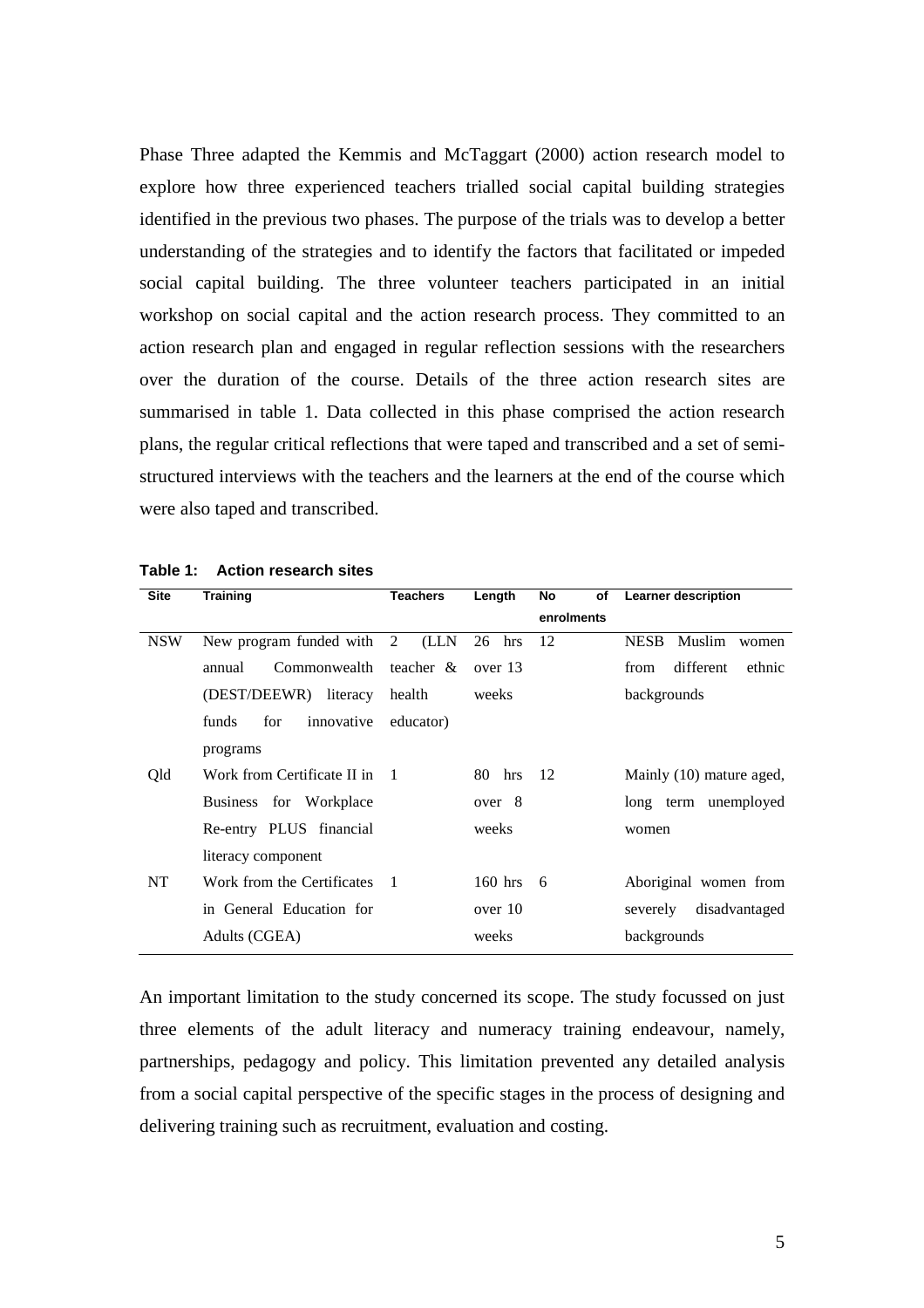# **Discussion and guidelines for a social capital perspective to adult literacy and numeracy provision**

The guidelines presented below are to be understood within two overarching principles. The first is that a social capital perspective necessitates conceptualising adult literacy and numeracy training as a social intervention embedded in wider spheres of social and economic activity. These include the social, cultural and economic context of the town, city and/or region in which the learners operate. The second principle is that a social capital perspective also necessitates conceptualising the learner as a member of networks or as a community member who accesses networks. A summary of how partnerships, pedagogy and policy work in the delivery of adult literacy and numeracy training from a social capital perspective now follows. *Partnerships in adult literacy and numeracy development* 

Partnerships were categorised in terms of their membership and purpose. Figure 1 is a heuristic that helps describe the kinds of partnership configurations that can lead to better outcomes from adult literacy and numeracy programs at the individual and community levels. The diagram organises partnerships in terms of the three organisational levels, macro, meso and micro and provides examples of possible stakeholders at each level. The diagram disrupts the commonly held hierarchical construct of locating the 'macro' at the top of the pyramid. Having the micro level i.e. the learners and their teachers, at the top, is a reminder that education and training interventions only achieve their purpose at the micro level of interaction. It is at the micro level that the learning happens.

Locating the macro level as the foundation of the pyramid serves as a reminder of its importance in sustaining interventions for as long as they are needed. The partnerships at the macro level between government departments and peak organisations produce the policy that supports the efforts at the meso and micro level. Without the support of the macro level, the best efforts of individuals at the meso and micro levels are at risk of being unsustainable.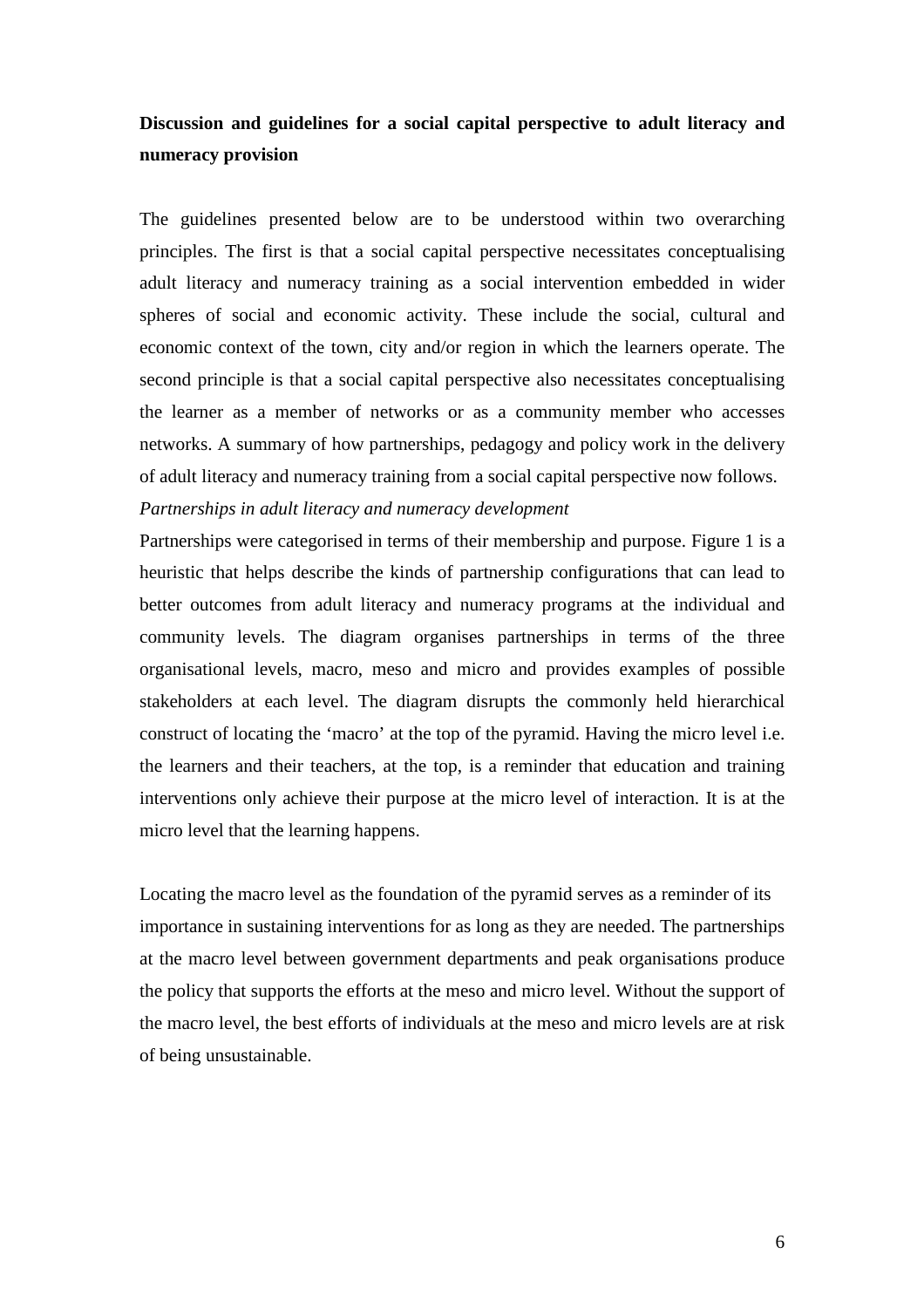**Figure: 1 Partnerships in the planning, delivery and evaluation phases of adult literacy training** 



The horizontal arrows signify the importance of building partnerships within each level. The vertical arrow signifies that good partnerships also have links across the levels as well e.g., policy makers at the macro level have ongoing consultation with implementers of policy and the intended beneficiaries of policy.

The final element of the diagram is the overlay of the partnership configurations over every phase of the adult literacy and numeracy intervention. To simplify, these are identified as the planning, delivery and evaluation of the intervention. The overlay denotes the potential importance of partnerships to all aspects of the intervention.

Appropriate partnering across government, industry, community groups and philanthropic organisations has proven to be a means of getting the right sort of provision to the people for whom it is intended. Such partnership arrangements have been termed 'whole-of-government' or 'linked-up' approaches.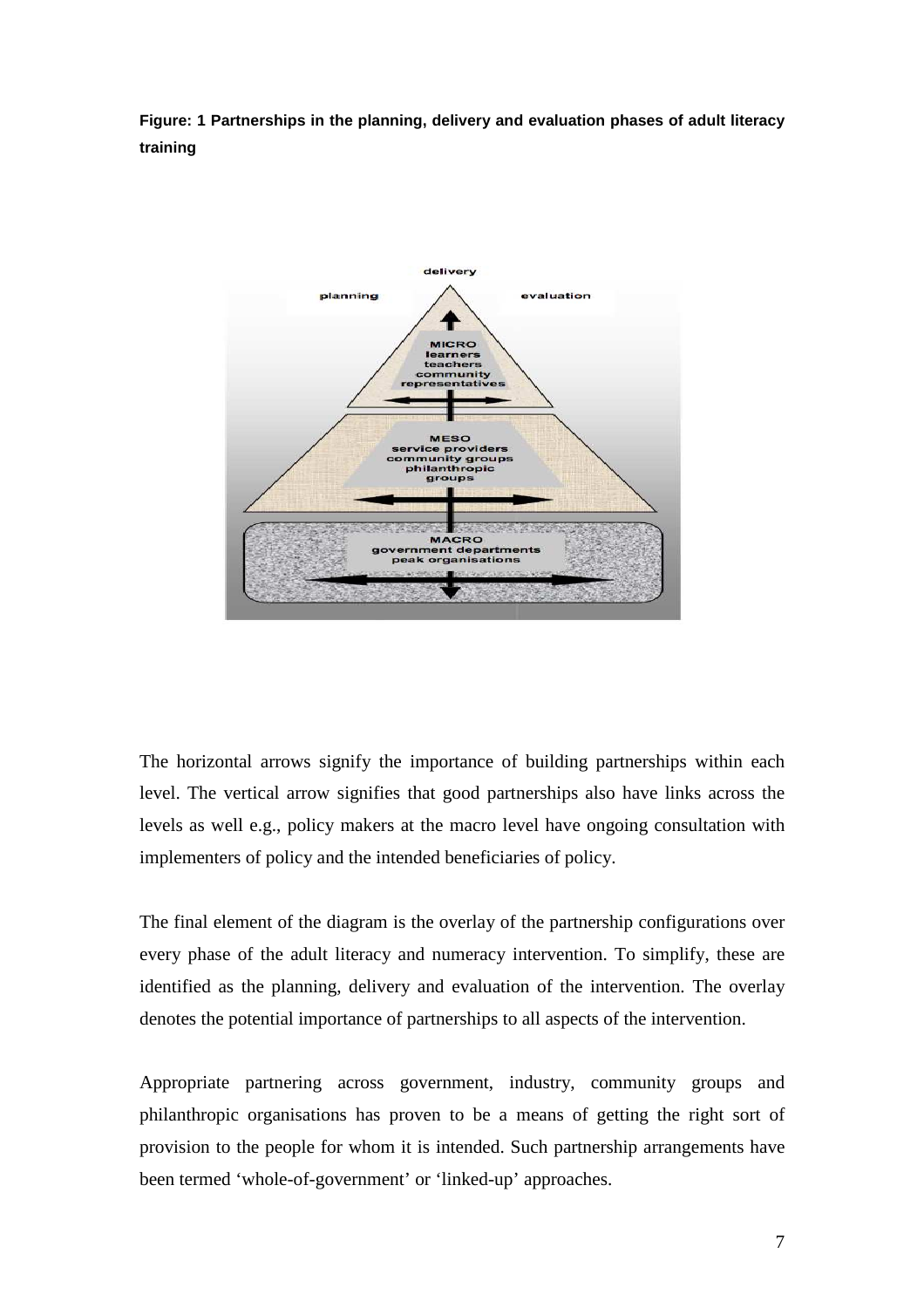The usefulness of the figure is in providing a visual representation of the structural aspects of partnerships. However, it says nothing about the qualitative nature of partnerships that work well. Much research has been done on identifying the qualities of good partnerships (Allison, Gorringe & Lacey, 2006; Gelade, Stehlik & Willis, 2006; Seddon et al, 2008). This study confirmed that elements or characteristics of those partnerships that work well require partners to:

- have common understandings of their joint purpose;
- have common understandings of how to ascertain progress made toward achieving the common purpose;
- bring with them the appropriate resources in terms of financial, social, cultural and physical capital to achieve the common purpose;
- hold compatible philosophical positions with respect to their common purpose; and
- have good communication.

# *Pedagogy*

Teaching strategies that were identified as drawing on or building social capital were those that interviewees (teachers and learners) described as leading to social capital outcomes. Social capital outcomes were defined as changes in the elements of social capital listed in table 2.

| Social capital outcomes as indicated by learner changes in: |                                                                                              |  |  |  |
|-------------------------------------------------------------|----------------------------------------------------------------------------------------------|--|--|--|
| 1 Network qualities                                         | 2 Network structures                                                                         |  |  |  |
| 1a trust levels                                             | 2a the number or nature of attachments to<br>existing and new networks                       |  |  |  |
| 1b in beliefs about personal influence on his/her           | 2b the number or nature of the ways that the                                                 |  |  |  |
| own life and that of others                                 | learner keeps in touch with others in his/her                                                |  |  |  |
|                                                             | networks                                                                                     |  |  |  |
|                                                             | 1c action to solve problems in one's life or in 2c the nature of memberships in networks for |  |  |  |
| that of others                                              | example, changing the power differential                                                     |  |  |  |
| 1d beliefs and interaction with people who are              |                                                                                              |  |  |  |
| different from oneself                                      |                                                                                              |  |  |  |
| <b>3 Network transactions</b>                               | 4 Network types                                                                              |  |  |  |

**Table 2: Indicators of changes in social capital**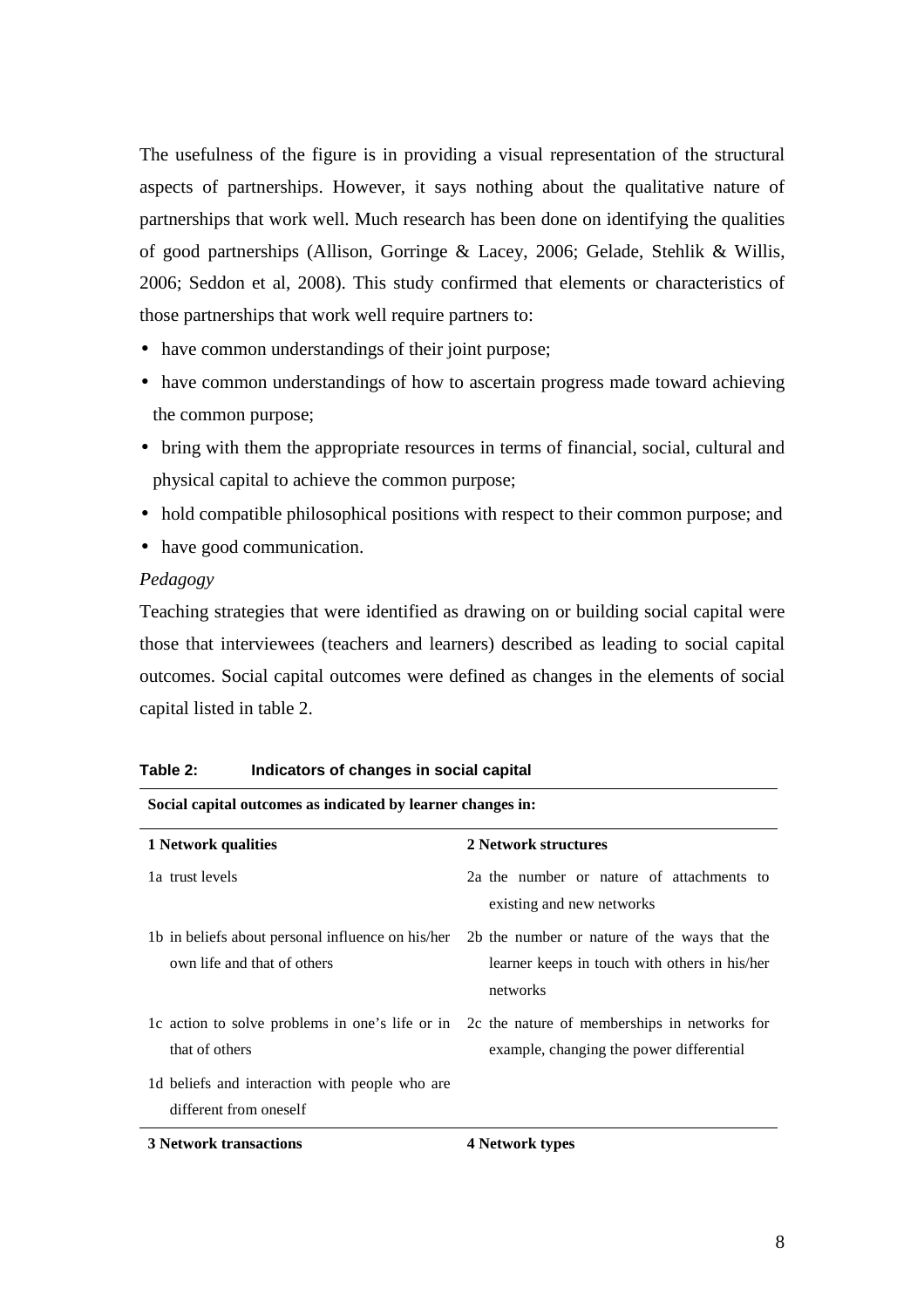| 3a the support sought, received or given in the 4a the activities undertaken with the main     |                                                   |  |  |  |  |
|------------------------------------------------------------------------------------------------|---------------------------------------------------|--|--|--|--|
| networks to which the learner is attached                                                      | groups with which the learner interacts           |  |  |  |  |
| 3b the ways the learner negotiates and shares 4b the activities with groups that are different |                                                   |  |  |  |  |
| information and skills                                                                         | from the learner's                                |  |  |  |  |
|                                                                                                | 4c the links that the learner has to institutions |  |  |  |  |

Note: Based on the ABS (2004) Social Capital Framework

Pedagogy developed from a social capital perspective views the learner as a member of networks. The networks that are of relevance to the trainer or teacher are the learner group itself, the networks that the learner already accesses or of which he/she is a member; and the new networks that the learner interacts with as the result of the learning experienced.

Learner group as the site for social capital outcomes

Conceptualising the learner as a member of networks begins with teachers recognising that the group or class in which they are teaching is a new network for all participants including themselves. It is arguably the most important network from the teachers' perspective because it is the one that they can most directly influence. It is the network in which learners can acquire new knowledge (e.g., literacy skills) and identity resources (e.g., self-confidence) that they can draw on in their interactions inside and outside the class. It is the network that has learning as its common purpose.

Teaching strategies that can lead to social capital outcomes within the learner group include the following:

- Foster relationship building between learners, and learners and teachers (bonding ties).
- Negotiate content and approach with learners.
- Devise with the students a set of protocols that encourage an open and respectful environment.
- Foster a safe and supportive environment where learners feel safe to make errors or to try different ways of being.
- Provide opportunities for learners to be challenged.

#### Existing networks for social capital outcomes

Changes in the ways which learners interact in the networks of which they are already members is the second kind of social capital outcomes that may result from the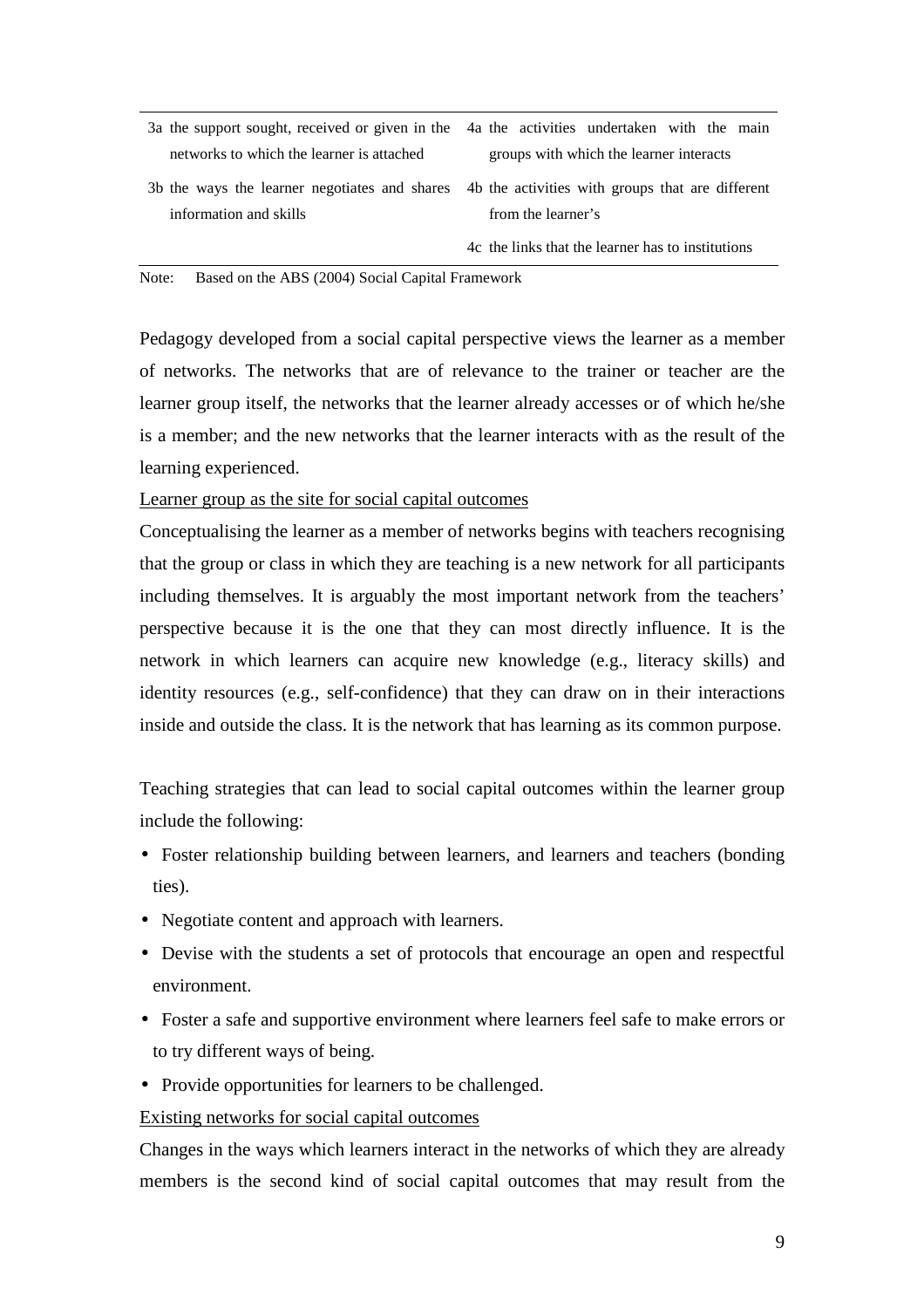learning experience. A cautionary note is required here. Social capital outcomes that may be positive for the learner need not be perceived as such by other people in their existing networks of family, friends or acquaintances. Attached to changes in the way learners interact in their networks come certain risks. In some cases these risks may include learners being impeded in their efforts to attend training or even experiencing domestic violence.

Some teaching strategies that increase the likelihood of social capital outcomes occurring through the learners' existing networks are the following:

- Content is relevant to everyday living (e.g., improving eating practices at home, working with computers at home).
- Draw on learners' life experiences.
- Set up the teaching so that other family members can participate e.g., course for adults and a concurrent companion course for children.
- Allow opportunities for family members or friends to be part of the course e.g., at celebratory events.

# *Potential new networks as sites for social capital outcomes*

Social capital outcomes include learners accessing or becoming members of new networks that offer contacts, services, knowledge, and other social, economic and cultural resources that the learners had not previously enjoyed. Becoming members of new networks leads learners to experiencing new sets of norms, values and beliefs which in turn may result in changes to how they perceive themselves (identity resources) and others. Below are some teaching strategies by which this can occur:

- Arrange for learning experiences to occur in out-of-class contexts that will be useful to the learners.
- Set tasks that require learners to interact with networks (organisations, community groups, service providers) they have not yet accessed.
- Invite people from potentially useful networks to co-teach or co-participate.
- Foster the building of bridging and linking ties.

# *Policy in social capital approaches to adult literacy and numeracy development*

To explore how policy facilitates partnerships, examples of collaboration were analysed using the Wallace and Falk (2008, pp.200-201) framework that applies social capital principles to informing policy development and implementation. According to this framework, the five Principles of Policy Effectiveness are.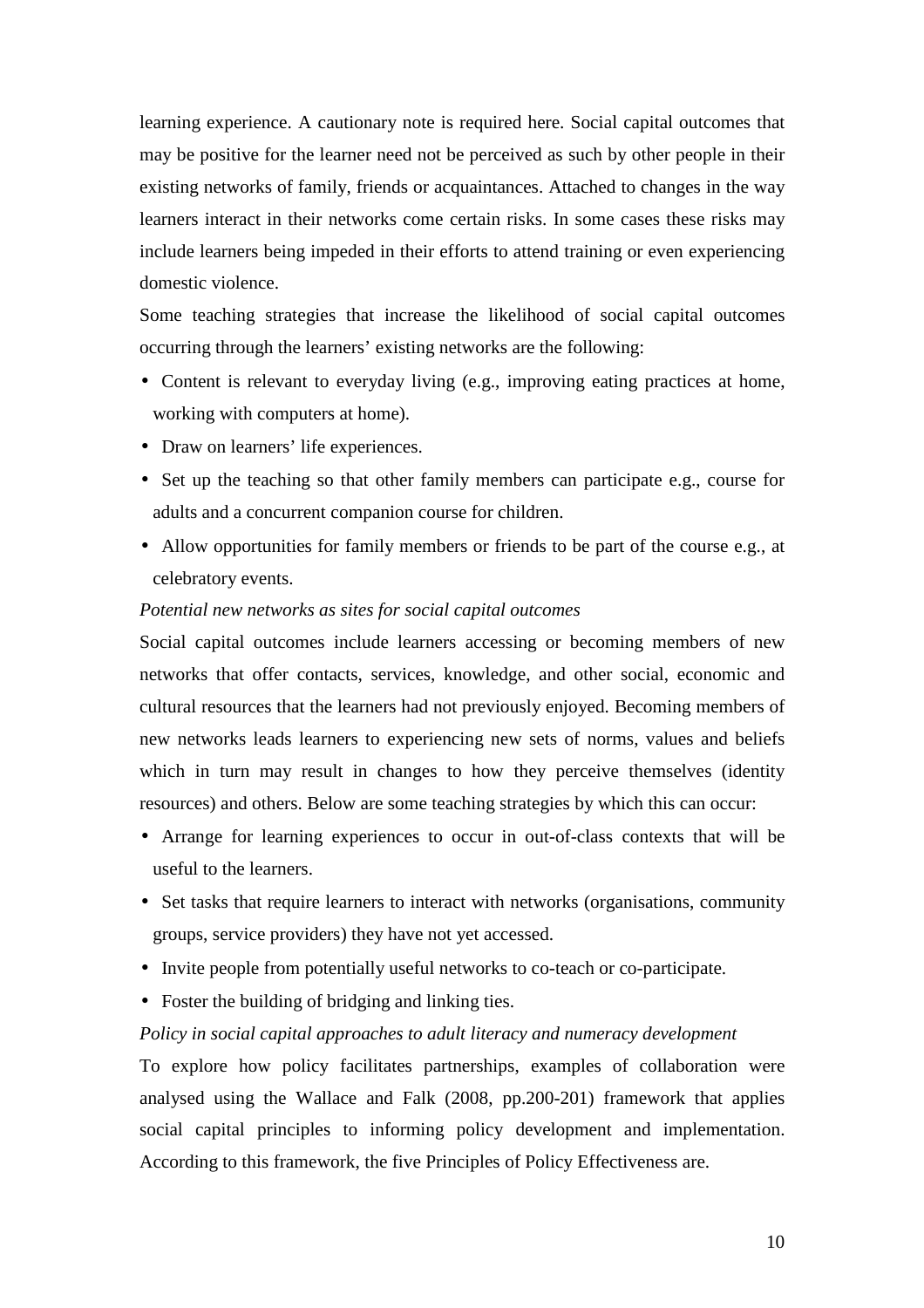**Principle one:** Effective policy depends on understanding the dynamics of change at 'the local' level.

**Principle two:** Gaining benefits from policy depends on engaging the intended recipients. Inclusive and consultative processes are slow, but they pay off.

**Principle three:** Continuity of resources, including structure and personnel provides short and long- term sustainable success.

**Principle four:** Ensure 'market forces' are supplemented by resourced capacity building.

**Principle five:** Policy cycle effectiveness requires availability and responsiveness of an evidentiary base. This includes continuous and iterative evaluation of individual projects.

Those examples investigated in this study that demonstrated these principles appeared to reach more of their target group and produce more outcomes. The analysis also led to the following findings to do with policy design and implementation:

- Policy that influences the effectiveness of an initiative can come from government and/or from private enterprise. Initiatives in personal financial literacy provided examples of this.
- Policy that 'listens' to the grassroots and has the capacity to adapt to local needs is more effective. There is a balance between the top down and bottom up groups involved.
- A great deal of excellent and productive pedagogy at the micro level occurs and produces social capital benefits. From the scans and evidence in this study, this usually happens in spite of, not because of, policy measures.

It is important to note that the field of adult literacy and numeracy training is operating in Australia with no uniform national adult literacy and numeracy policy. There has not been one for nearly two decades since the Australian Language and Literacy Policy in 1991 (see Department of Employment, Education and Training, 1991). Furthermore, there are no recent state or territory adult literacy or numeracy policies, although there are some isolated strategies in place that respond to Federal funding requirements; This lack is reflected in the diversity of isolated initiatives e.g., 'financial literacy', health literacy', 'mental health literacy', each of which tends to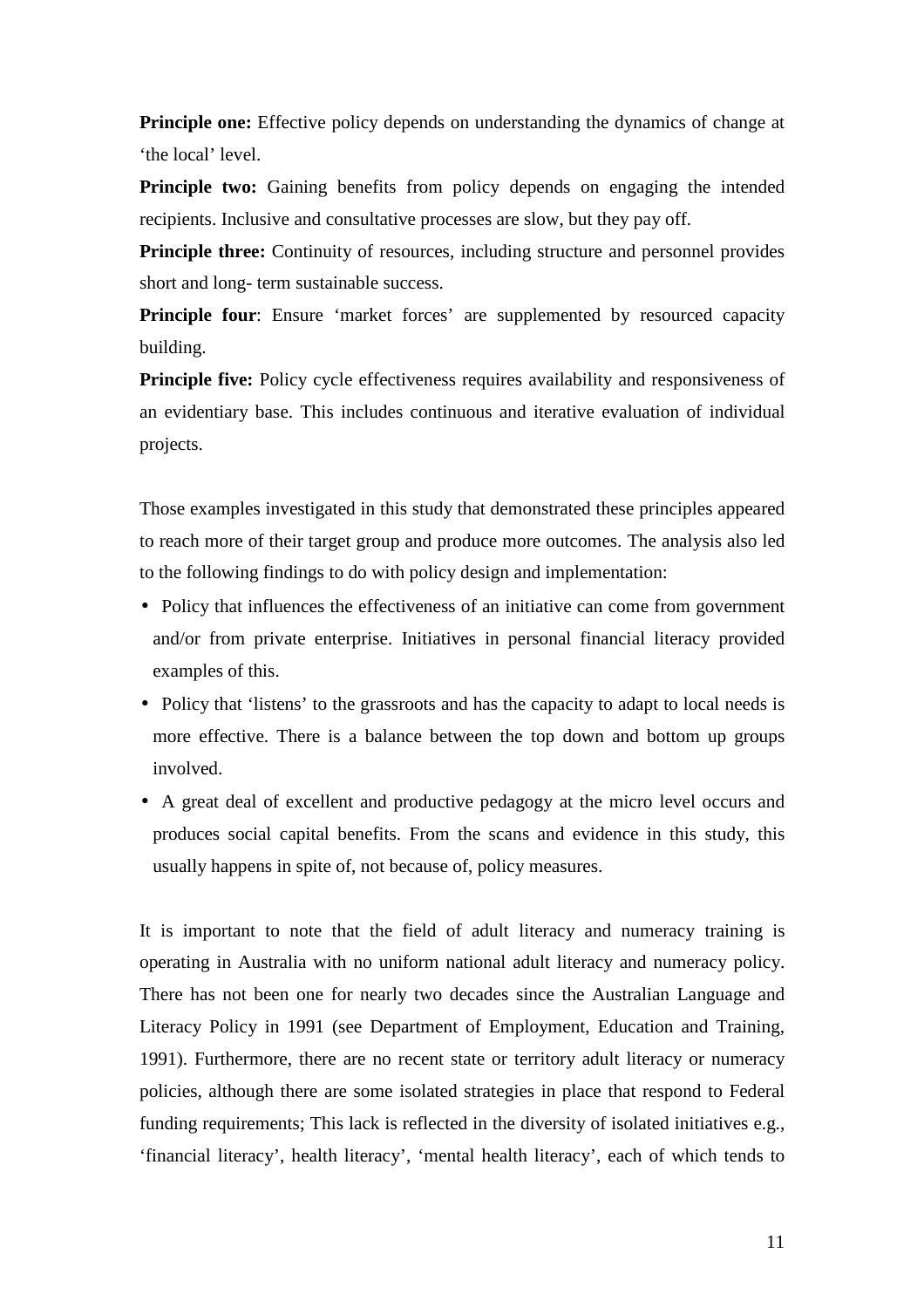occur in isolation from the other and independently of the established adult literacy and numeracy field.

We conclude our guidelines for social capital approaches to adult literacy and numeracy development by presenting a list of proposals that lead to the effective integration of the three elements of partnerships, pedagogy and policy:

- An 'effective approach' depends on an integration of the macro, meso and micro aspects of the intervention. There are indications that the stronger the partnership base across policy bodies and sectors, the stronger will be the social capital that is built, and this will impact on the effectiveness of the policy outcomes. This supports a view that a whole-of-government approach to adult literacy and numeracy would be productive.
- The set of five principles for effective policy development and implementation using a social capital perspective (Wallace & Falk 2008, pp.200-201) have application in the context of adult literacy and numeracy development.
- The policy-building process needs to embrace and build on existing successful models from **inside and outside government** and to draw all stakeholders into the national dialogue on the role of adult literacy and numeracy in enabling social inclusive policies.

#### **Conclusions**

The main task for this study was to investigate what constitutes a social capital perspective to designing and delivering adult literacy training. This was done by exploring the partnerships, policies and pedagogies operating in face-to-face adult literacy training delivery that seem to draw on and build social capital at several levels. These include within and between government, industry and education providers; within communities; and for the learners themselves.

The value in exploring the ways that adult literacy and numeracy is being made available in the areas of health, finance and justice has been to show that there are very different configurations of partnerships involved. The environmental scans revealed that the activity in financial literacy training at this point has outstripped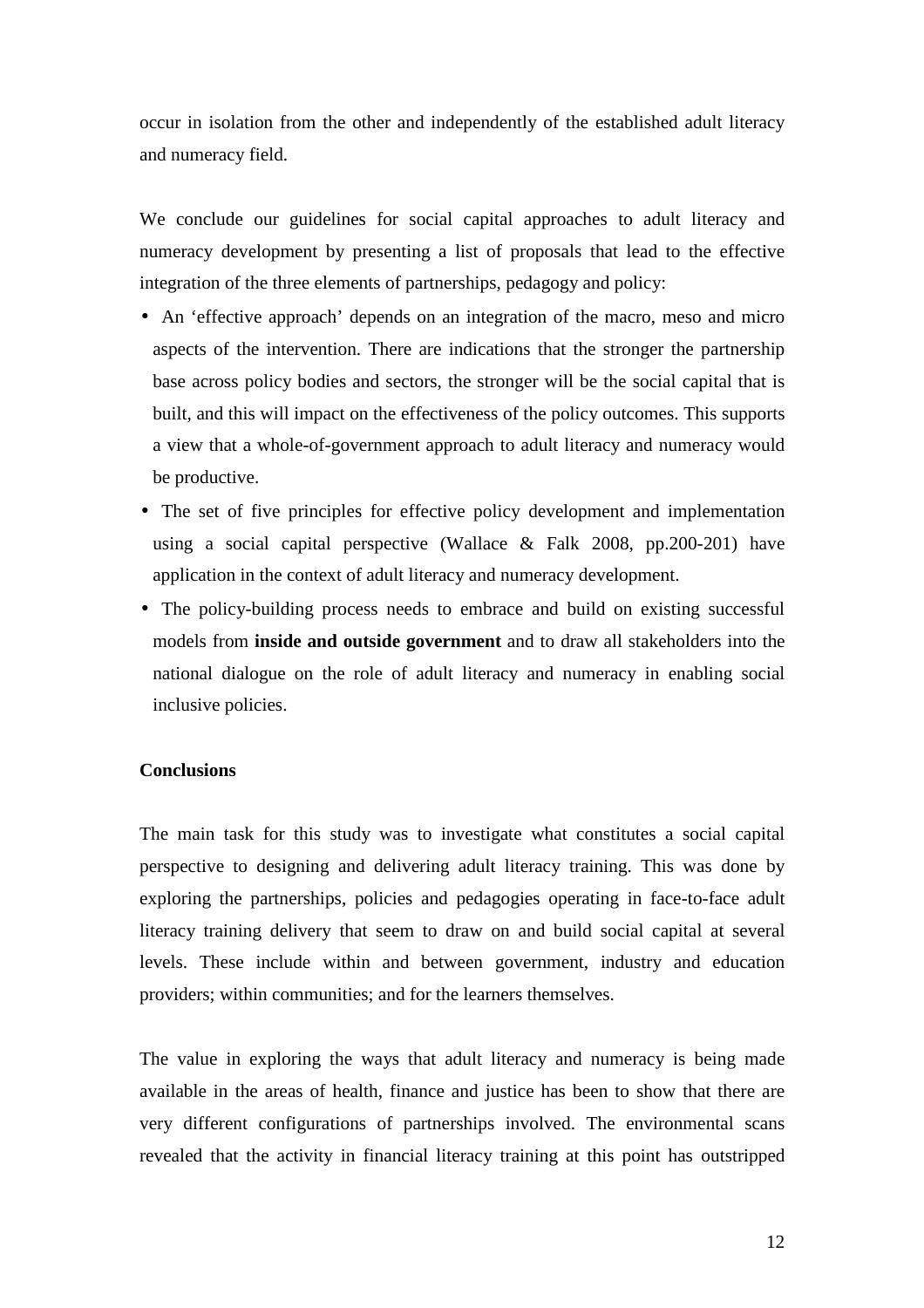activity in the other two areas with work in legal literacy being negligible. Arguably under-represented in the partnerships engaged in literacy provision in these areas of interest are public VET training providers.

This research leads to a number of further questions that have not yet been satisfactorily answered. Cost effectiveness is one. Whether social capital approaches are cost effective has not been ascertained. Part of the problem here is that evaluations of the impact of education and training exist only in some isolated cases.

Also worthy of exploration is the capacity of various sectors to embrace social capital approaches to adult literacy and numeracy provision. Initiatives that engage partnerships in substantial ways appear to be most evident in financial literacy. In the case of health literacy, there are currently only ad hoc local partnerships undertaken without any overall direction or policy and without significant funding or other resources. Could the equivalent of the national financial literacy foundation and the partnerships between government and industry in the delivery of financial literacy occur in say, health literacy?

A third area of research needed is to better understand the professional development needs of teachers who do not have a specialisation in adult literacy and numeracy but who are working in areas such as personal financial or health literacy. Adult literacy and numeracy skill development happens on a very large stage, much of it informal, much of it provided by teachers who would not describe themselves as specialist adult literacy and numeracy teachers.

Social capital models for adult literacy and numeracy provision have merit only if they are likely to produce additional or superior outcomes for the learners. Attending to social capital at the various stages in the design and delivery of adult literacy and numeracy training can increase the availability of the training, its accessibility, its suitability, its relevance, and the outcomes experienced. Ultimately, it is the benefits experienced by the targeted participant group that is the measure of alignment amongst the various elements of delivery.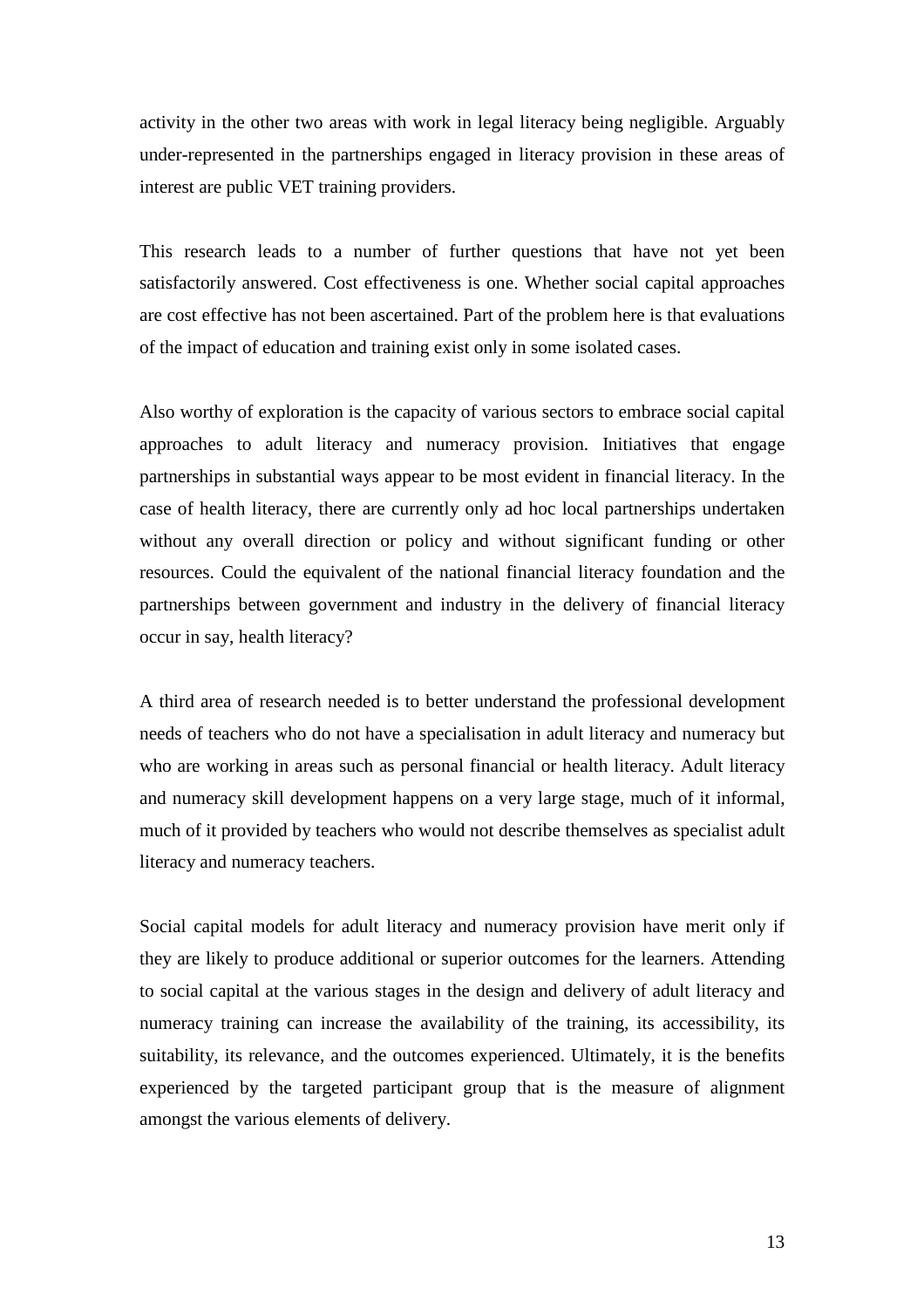**Acknowledgements:** The authors acknowledge the funding received from NCVER for the research project *A new social capital paradigm for adult literacy: Partnerships, policy and pedagogy* which has been reported, in part, in this paper.

# **References**

Australian Bureau of Statistics. (2004). *Measuring social capital: An Australian framework and indicators.* Information paper (Catalogue No. 1378.0). Canberra: ABS.

Allison, J., Gorringe, S., & Lacey, J. (2006). *Building learning communities: Partnerships, social capital and VET performance*. Adelaide: National Centre for Vocational Education Research.

Balatti, J., Black, S., & Falk, I. (in press). *A new social capital paradigm for adult literacy: Partnerships, policy and pedagogy*. Adelaide: National Centre for Vocational Education Research.

Balatti, J., Black, S., & Falk, I. (2006). *Reframing adult literacy and numeracy course outcomes: A social capital perspective*. Adelaide: National Centre for Vocational Education Research.

Billett, S., Clemens, A., & Seddon, T. (2005). *Forming, developing and sustaining social partnerships.* Adelaide: National Centre for Vocational Education Research. Commonwealth of Australia. (2008). *Social Inclusion*. Retrieved March 25, 2009, from http://www.deewr.gov.au/Department/SocialInclusion/Pages/default.aspx/

Coleman, J. (1988). Social capital in the creation of human capital. *American Journal of Sociology*, *94* (S), 95–120.

Department of Employment, Education and Training (DEET). (1991). *Australia's language: The Australian language and literacy policy*. DEET, Canberra.

Falk, I., Golding, B., & Balatti, J. (2000). *Building communities: ACE, lifelong learning and social capital.* Melbourne: Adult Community and Further Education Board.

Falk, I. (2007). What should count as evidence for effective, situated policy? In M. Osborne, K. Sankey, & B. Wilson (Eds.), *Researching social capital, lifelong learning regions and the management of place: An international perspective*, 29-40. London: Routledge Taylor Francis.

Field, J., & Schuller, T. (1997). Norms, networks and trust. *Adult Learning*, *9*(3), 17- 18.

Figgis, J. (2004). *Literate Australia: A whole life approach. Report No.1: taking literacy to fresh fields*. Retrieved September 29, 2007, from www.acal.edu.au/publications\_papers.shtml